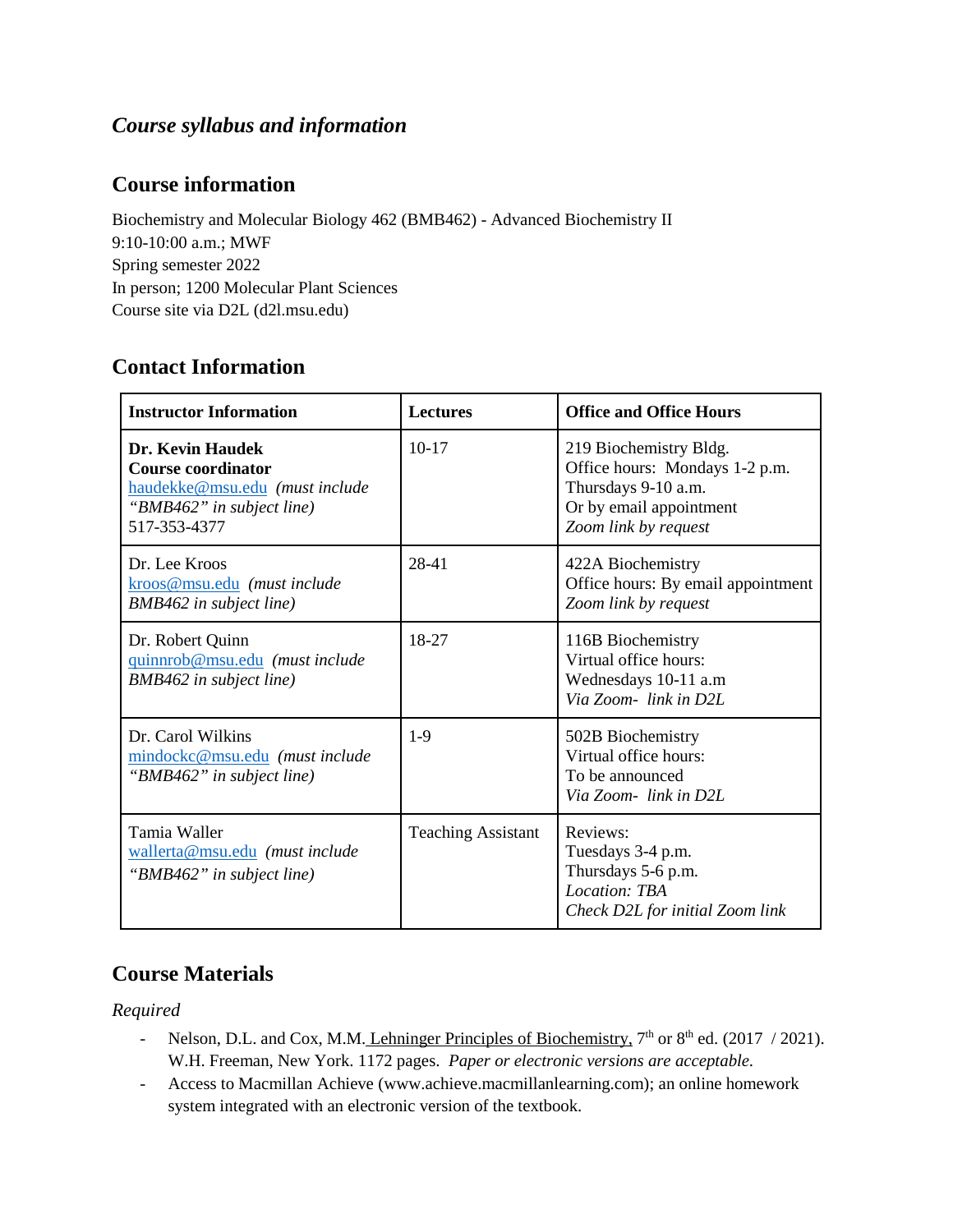Using the older version of the textbook is an option, but if you elect to do so, you are responsible to match the required reading pages/sections appropriately.

i>clicker Cloud account

#### *Recommended*

- The study guide associated with the Lehninger textbook (*The Absolute, Ultimate Guide to Lehninger Principles of Biochemistry: Study Guide and Solutions Manual* by Marcy Osgood and Karen Ocorr) is an optional resource for this course, but many students have found it helpful in the past.
- Previous students have found another book that explains the chemistry and sequence of reactions in biochemical pathways very helpful:
- Wilkins, Carol A. Understanding Biochemical Pathways: A Pattern-Recognition Approach., 2nd ed. (2021) Cognella, Inc. 226 pages.

### **Course Objectives**

BMB 462 is the second semester of the undergraduate series, BMB 461-462, which provides students with an introduction to biochemistry at the advanced undergraduate level. It is designed primarily for students majoring in Biochemistry or closely related fields. BMB 462 is a three credit course thtat continues the study of metabolism begun in BMB 461 and then examines the transmission and expression of the genetic material in bacterial and eukaryotic cells. At the conclusion of this course, successful students will be able to:

• Explain the roles of common membrane components and predict how the membrane will change based on changes in these components.

• Explain how signals are transduced in cells, categorize specific parts of signal transduction cascades based on general signal transduction principles, and predict how changes in a signaling system will alter the signaling process.

• Discuss the processes used to metabolize lipids, amino acids, and nucleotides, explain the function of individual reactions in these processes, and connect these processes with central metabolic pathways.

• Explain the mechanisms used to regulate cellular metabolism and predict how changes in these regulatory mechanisms will impact cellular metabolism.

• Explain the roles of nucleotides and nucleic acids in cells based on the structures of these molecules and predict how changes in these structure alter their functions.

• Explain how biomolecules store and transfer information and how this information is recognized and used by cells.

• Diagram the processes used to synthesize, repair, and recombine DNA and compare the structure and function of key proteins involved in these processes.

• Diagram the processes used to create various cellular RNAs and compare the structure and function of key proteins involved in these processes with proteins used to synthesize, repair, and recombine DNA.

• Diagram the processes needed to synthesize and target proteins and discuss the structure and function of key molecular machines involved in these processes.

• Explain how gene expression is regulated using classic examples of gene regulation as models, categorize specific examples of regulation by general regulatory mechanism, and predict how changes in a regulatory system will alter gene expression.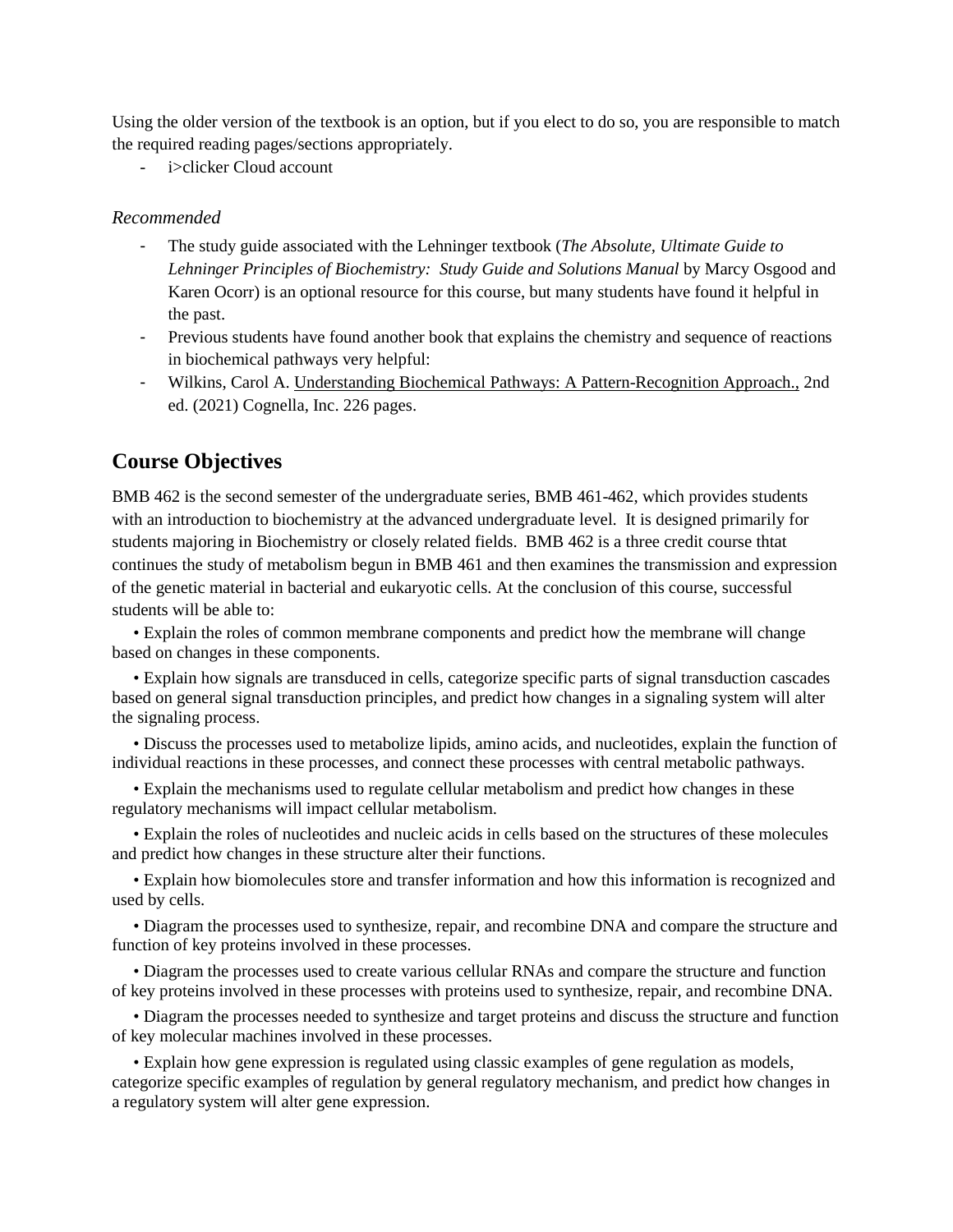• Design a basic DNA cloning experiment incorporating the general processes used in cloning DNA.

#### *Course Expectations of Students*

BMB462 is a rigorous, fast-paced, advanced biochemistry course. This course will be a fully online course which requires attendance of synchronous sessions. Important course content will be delivered at these sessions, as well as points earned for student participation. Portions of exams will be given during normally scheduled class times. Although class sessions will be recorded, this is not intended to be an asynchronous course. Asynchronous course activities include completing weekly homework assignments, completing weekly quizzes, personal studying and completing a take home portion of the exam.

# **Assessments**

Your grade in BMB 462 will be determined by your performance on the following assessments and weighted by the percentage indicated:

| <b>Assessment</b> | Weight | Date or information                                                                                           |
|-------------------|--------|---------------------------------------------------------------------------------------------------------------|
| Exam I            | 18%    |                                                                                                               |
| Exam II           | 16%    |                                                                                                               |
| Exam III          | 20%    |                                                                                                               |
| Exam IV           | 26%    | May 3 per University Final Exam schedule                                                                      |
| In class clickers | 5%     | Used during every lecture session with each day weighted<br>equally; drop lowest 10 scores at end of semester |
| Online homework   | 15%    | Weekly assignments; drop lowest 3 scores at end of semester                                                   |

Additional information about each of these assessments is given below. A total of 0.5% bonus can be earned for completion of optional online quizzes and course surveys, usually offered at the end of the course. The purpose of the extra credit is to give you the opportunity to ensure that if you are within 0.5% of a cutoff for a particular grade for the course that you will earn the higher grade. Please check D2L during the last week of class for these optional assessments. No other bonus opportunity or extra credit is offered in this course.

# *Exams*

Exams will contain a mixture of multiple choice, true/false, calculation and free response questions at the instructor's discretion. Each exam contributes to your final course score based on the percentage of indicated above. Exam answer sheets will be provided for all students. Midterm exams will be held in the same room and class time as lectures. Check the university's final exam schedule for details on the final exam location, day and time.

To ensure fairness, we have developed a set of rules. You will enter the room through the specified door(s) and will be assigned to a seat by the instructor or test proctor. Once you are in the room, refrain from talking to your classmates. You must not open the exam until instructed to do so. You will get warnings approximately 15 min and 5 min prior to the end of the exam. Filling in any part of the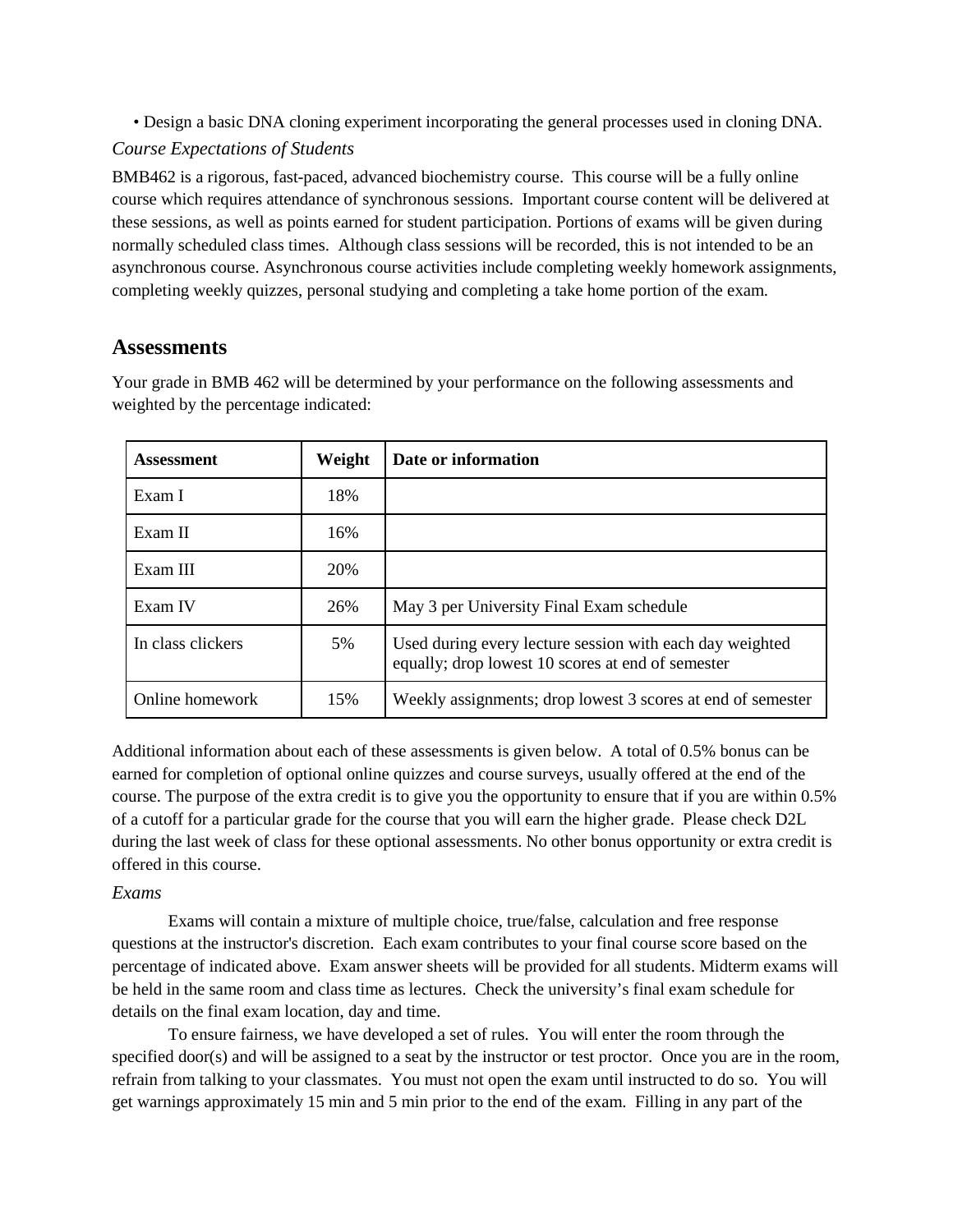exam after time has been called is considered cheating and will be dealt with accordingly! When finished, you should put all portions of the exam into the appropriate boxes at the front of the room. You should not talk until you have left the room and/or all of the exams are collected. A copy of the exam with key will be posted when grades are available. Deadlines for reviewing your exam for errors will be given after each exam.

Calculators without Wi-Fi capabilities *will be allowed* on some exams. Instructors will announce before each exam whether calculators will be allowed or not for each exam. Calculators with Wi-Fi capabilities, cellphones, and other Wi-Fi devices *may not be used* during the exams. To encourage higher order learning, you may bring one handwritten, double-sided 4 in. x 6 in. notecard to the exams with notes or equations you deem important. You will be provided with the proper notecard in the week preceding an exam by the instructor. You must use the notecard provided to write your exam notes. The notes must be hand written (i.e. not typed or photocopied), and you must prepare your own note card. Thus, exams will de-emphasize simple memorization of facts. However, you should realize that your note sheets are limited in size and that there is a tradeoff between the amount of material written on those sheets and your ability to efficiently locate it during exams. A well-organized note sheet is a supplement to a solid understanding of the material rather than a replacement for it. for it.

#### *In class clickers*

This course will use i-clickers via iClicker Cloud or iClicker remotes during lecture both to assess your knowledge of some basic course content and to facilitate active learning. Clickers may be registered through D2L; instructions are posted there. If you do not register your clicker before the first midterm exam, you will not receive credit for previous clicker questions. *There are no make ups for points associated with clickers, for any reason.*

During a typical lecture you will have one or more opportunities to answer questions using the clicker. You will receive  $\frac{1}{2}$  of a point for sending in any answer and an additional  $\frac{1}{2}$  of a point for sending in the correct answer. Some questions are designed to generate discussion and may not have a single correct answer. In this case, you will receive one point for any answer. Each day of clicker points counts the same in your final grade, regardless of the number of questions in that day. At the end of the semester your lowest ten days will be dropped from your grade. Because of this, you can miss class occasionally for emergencies, illness, religious days, or other commitments without seriously impacting your clicker scores. These drops also cover technological problems, like poor connection and app or battery failure. Clicker points for the entire semester are worth 5% of your final grade. It is your responsibility to understand the feedback lights on your clicker or app and verify that your answers are received. You must attend class and use your clicker to receive points: having a friend use your clicker is a breach of academic integrity and will be treated as such. If you need to replace or re-register your clicker or there are problems with your clicker grade in D2L, please notify the TA immediately

#### *Online homework*

Homework for BMB 462 is delivered through Achieve. Information about how to register for this site and find the correct course will be delivered during the first week of class. Make sure to follow registration instructions closely. These homework assignments covers some of the key concepts you need to know but are not designed to be exhaustive.

The homework problems over the course of the entire semester are worth a total of 15% of your final grade. There will be a homework assignment due each week. Most of the time, the due date will be on Monday night with the exception of exam weeks, when the due date will be adjusted. It is your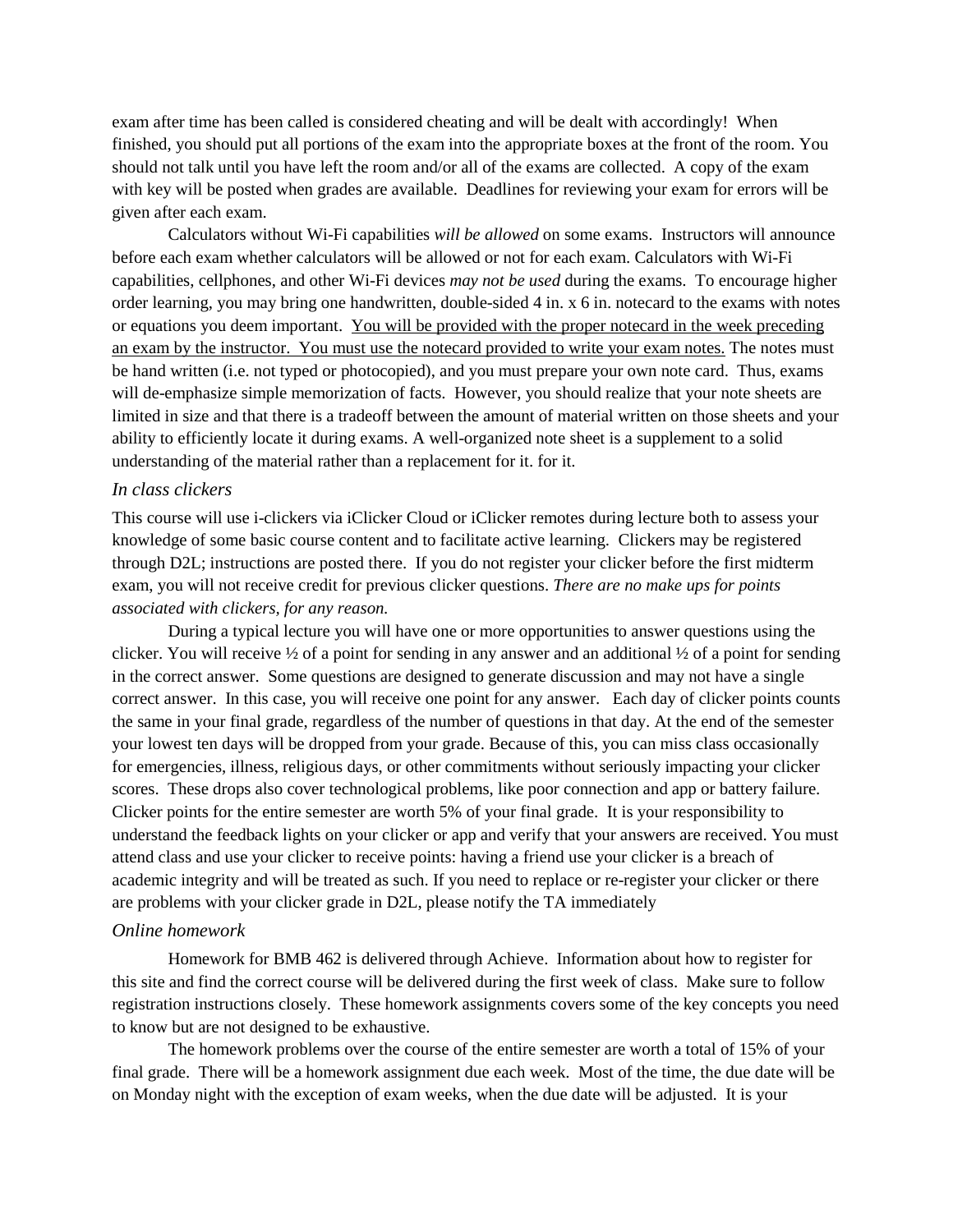responsibility to check Achieve regularly to find when each assignment is due. At the end of the semester, your lowest three homework scores will be dropped. Your average percentage correct on each of the remaining assignments unit will be used to determine what percentage you earn for your overall homework grade. Because we are dropping some of your homework scores, there will be no deadline extensions or make-up points offered for any reason. This includes, but is not limited to, illness, technical/computer issues, vacations, etc.

You are encouraged to work together on homework problems and help each other learn how to solve these problems but you must log on and solve your own homework problems to receive credit. Posting or sharing of homework answers, at any website, is not allowed, is a breach of academic integrity, and will be treated as such.

There may also be *optional* homework assignments that will neither be collected nor graded, but completing them will help you prepare for the exams. There are also questions in the textbook at the end of each chapter, and you should incorporate these questions into your studies. The answers to these questions are provided in the back of the book. Working in groups on all of the optional problem sets is encouraged as a highly valuable study strategy.

#### **Make-up Policy**

There will be no makeup or adjustments to clicker scores or online homework for days you miss class or deadlines, except in the case of an unexpected, severe, and extended illness. There will be no makeup or adjustments to clicker scores or online homework for any technological problem that is not system wide. Each of the assignments (e.g. clickers & homework) has several low scores dropped at the end of the semester to address occasional student absences (for any reason, including illness). Students do not need to provide documentation in order to receive these dropped scores. In the case of an extended (>7 day) illness, including absences due to COVID-19, students must notify the instructor before or during the absence and must be able to supply relevant documentation as requested by the instructor. When these extended absences have been verified, instructors will suggest possible accommodations for these cases. With the exception of extended technical problems originating in the Macmillan Achieve system, there are no extensions on homework deadlines.

#### *Exam absence*

Scheduled exam dates are provided in the course schedule. If you will miss an exam due to travel to/from an academic or professionally-related event, an MSU sponsored event or religious observance which can be anticipated in advance you must contact your instructor more than one week prior to the exam to determine if you are eligible for alternate exam arrangements.

If you unexpectedly miss an exam due to extenuating and unforeseen circumstances, such as significant illness (e.g. COVID-19) or death of a loved one, you must contact your instructor within 24 hours of the missed exam.

In order to be considered for make up exam arrangements it is your responsibility to provide adequate documentation as requested by the instructor. This may include medical documentation of testing results and/or medical visits. You may or may not be eligible for a make up exam based solely on the discretion of the instructor(s); in some cases a point penalty may be assessed to your make up exam score. If the instructor determines that you are not eligible for alternate exam arrangements and you do not/did not take the exam, you will earn a 0 on the exam.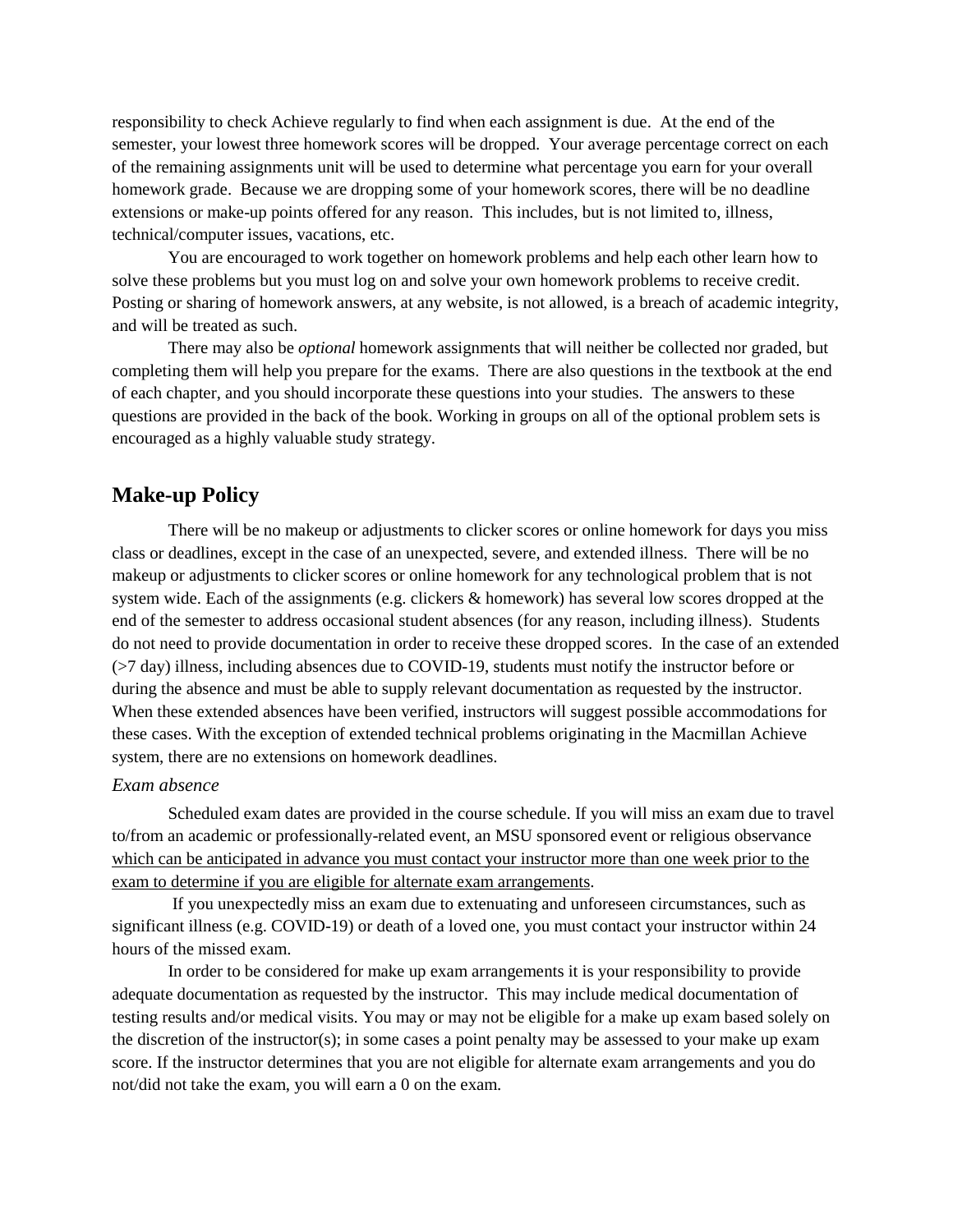For grief absences students must notify the Associate Dean or designee of their college of the need for a grief absence and must provide appropriate verification. The associate dean or designee will work with the student to determine the length of the absence and will notify faculty of the absence period. The policy on grief absence is described here: [https://reg.msu.edu/ROInfo/Notices/GriefAbsence.aspx.](https://reg.msu.edu/ROInfo/Notices/GriefAbsence.aspx)

Make-up exams are administered at the instructor's convenience, typically within 48 hours of the original exam or as soon as medically allowed and may be scheduled without consulting students. Makeup exams typically consist of essay and calculation questions but instructors retain the right to offer multiple choice makeup exams or exams of mixed formats.

# **Grading Criteria**

This grading scale shows the percentage you must earn at the end of BMB462 to guarantee a particular grade. We have used this scale in previous semesters with good success. If there is a significant

disruption or change to the course due to COVID-19 or other unforeseen disruption, the instructors may revisit or adjust the scale. This will be done on a class-wide basis, not for individual students. Your overall course grade percent will be rounded to the nearest tenth. Grades for graduate students will be determined from the undergraduate distribution.

#### *Honors option*

Students may elect to take BMB462 with an H-option provided they obtain a grade of 3.0 or higher in the course. The honors option consists of finding research articles and writing a term paper that address an unsolved biochemical question related to a topic covered in the course. Students interested in the honors option should check D2L during the first week of class for more information and deadlines.

#### *Attendance policy*

This course follows the General University Attendance Policy (see https://ombud.msu.edu/classroom-policies/). Attendance itself is

not a required component of the course, although students that attend class regularly perform better in the course and students are able to earn in-class clicker points on every non-exam day. There may be unannounced attendance checks to verify clicker participation. If you miss a class, it is expected that students learn the material covered in class that day on their own. See the Make-Up Policy section for information about missing graded assessments.

#### **Course Management Software**

We will use D2L to post lecture handouts, lecture recordings, grades, and other general course information. We will use the news feature and the e-mail feature in D2L to provide information about the course. It is expected that students are regularly checking D2L for updates about the course.

Achieve will be used for online homework assignments. There are help resources within this system to help you learn how to use and navigate the assignments. More information about how to register for the system will be delivered during the first week of class.

| Grade | Percentage  |
|-------|-------------|
| 4.0   | $\geq 87.0$ |
| 3.5   | $\geq 77.0$ |
| 3.0   | $\geq 69.0$ |
| 2.5   | $\geq 60.0$ |
| 2.0   | $\geq 52.0$ |
| 1.5   | > 45.0      |
| 1.0   | >40.0       |
| 0.0   | $<$ 39.9    |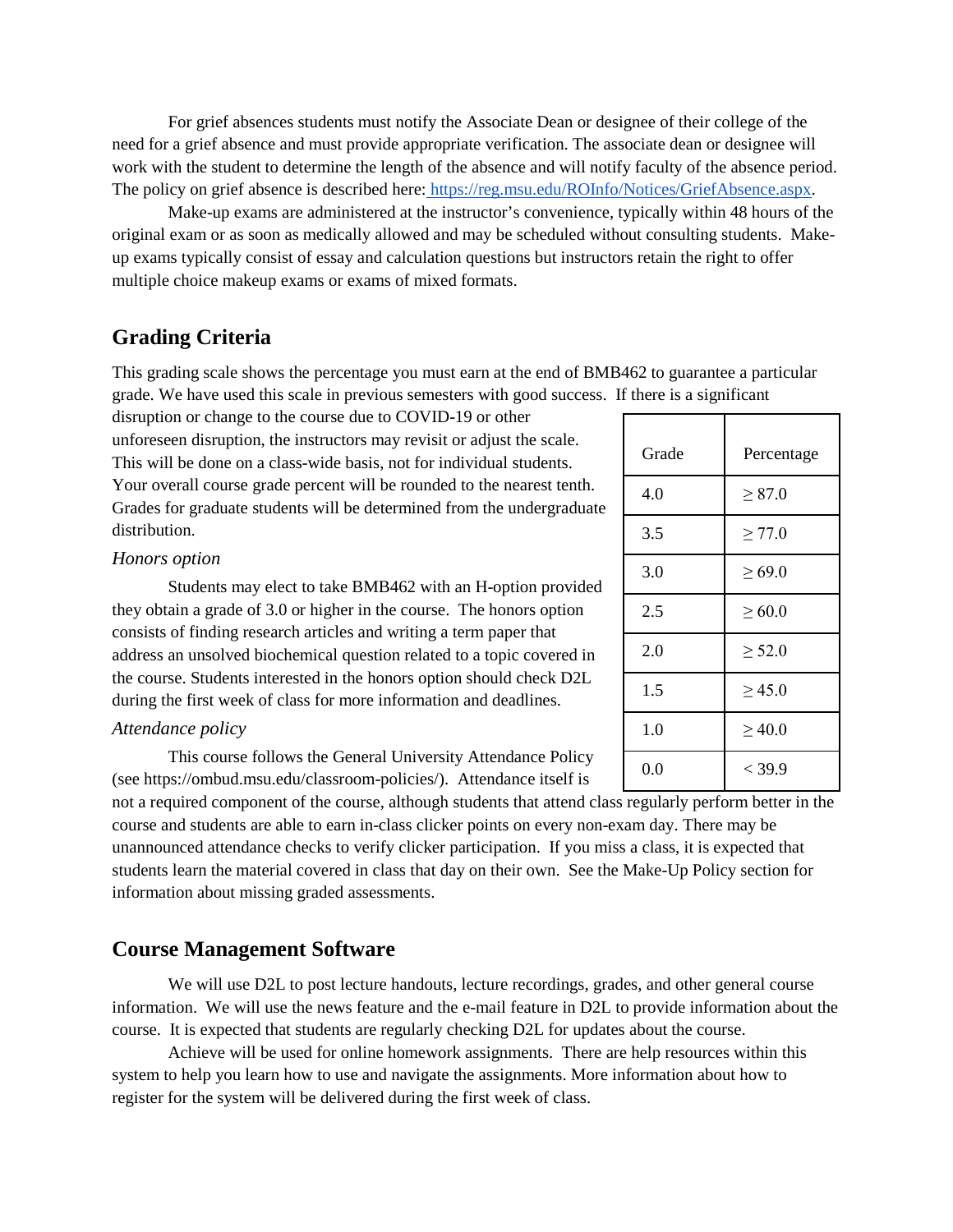#### **Resources**

This course extensively uses Desire2Learn (D2L) for the posting of lecture material. Students are expected to check these sites regularly for newly posted material. As members of a learning community, students are expected to respect the intellectual property of course instructors. All course materials presented to students are the copyrighted property of the course instructor. As such you may not post the recordings or other course materials online or distribute them to anyone not enrolled in the class without the advance written permission of the course instructor and, if applicable, any students whose voice or image is included in the recordings. Any student violating this restriction may face academic disciplinary sanctions.

#### *Lecture Learning Materials*

Learning materials for a given day in the course will be posted on D2L in advance of each day. These learning resources are designed to aid your study of the material, note taking during lecture and reading the text. They are not a substitute for reading the textbook. It is highly recommended that you bring these materials to class and read the assigned reading in the text prior to lecture.

#### *Course Recordings*

When possible, audio-video recordings of the lectures will be provided on D2L. The purpose of these recordings is to allow review of lectures as you study. **BMB 462 is not an online course,** and these recordings are not a substitute for attending lectures and taking notes. **You should not depend on these recordings**: some lectures may not be available, truncated or may be of poor quality due to technical difficulties. In such cases, there will be only the poor quality recording or no recording posted. In addition, it is at the instructor's discretion to turn on the recording only after announcements regarding exams, etc. have been made.

#### *Previous Exams*

Exams from a few previous semesters will be posted on D2L. Please note that some of these exams may be from semesters when exam policies or course schedule differed from the current semester. The exam keys will be posted no later than three days prior to each exam date.

#### *Instructor review sessions*

There will be scheduled exam review sessions led by a course instructor before each scheduled exam. These review sessions take the form of "question and answer" sessions, where students should come prepared to ask questions about course material. The exact dates, times and locations of these review sessions will be announced before each exam.

#### *Extra course help*

Students are strongly encouraged to use the optional TA-led review sessions, instructor-led exam review sessions and visit the regularly scheduled office hours for help in the course. For students desiring additional help, potential course tutors can be found at:

<https://bmb.natsci.msu.edu/undergraduate/tutoring/> .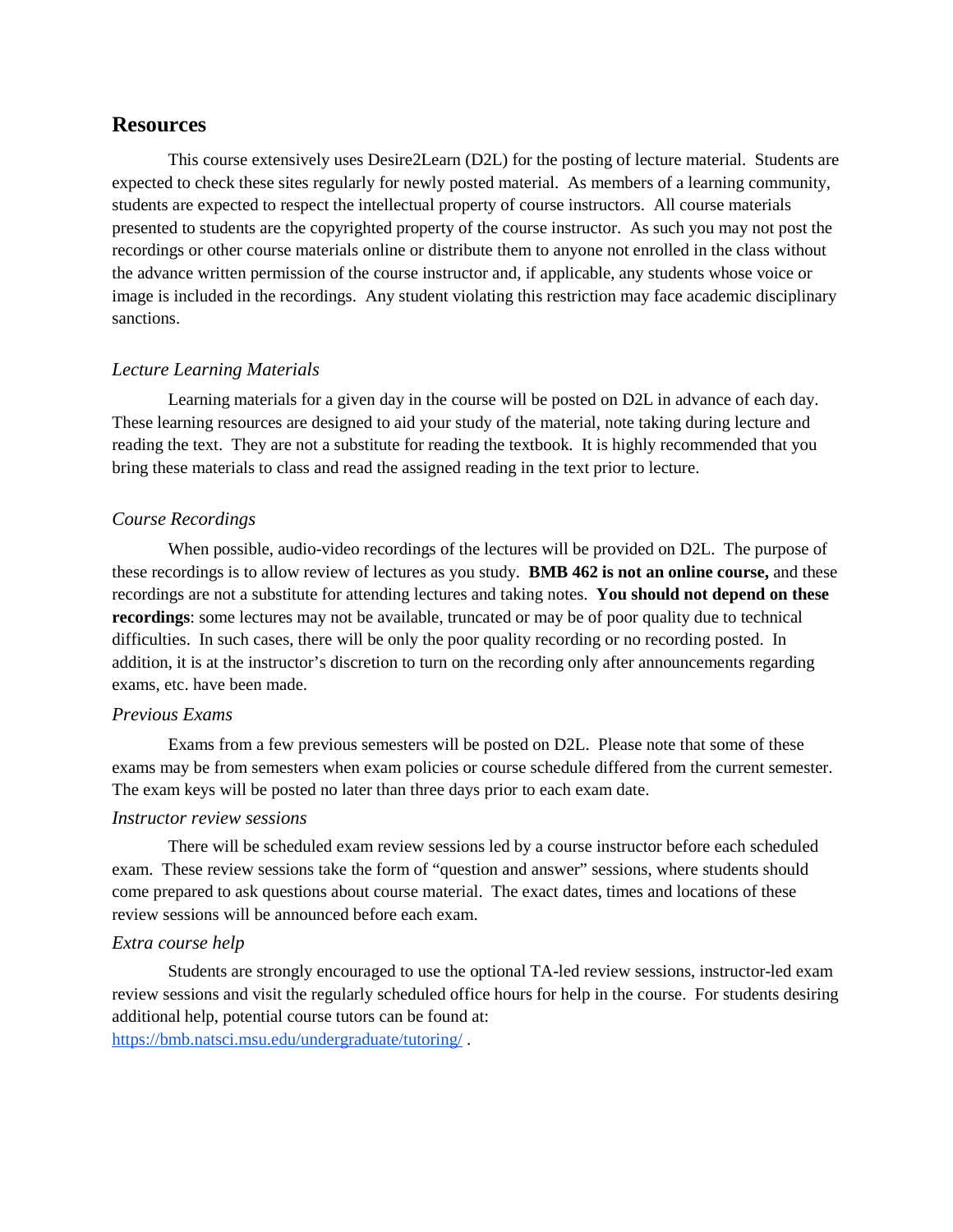#### **Accommodations**

Michigan State University is committed to providing equal opportunity for participation in all programs, services and activities. Requests for accommodations by persons with disabilities may be made by contacting the Resource Center for Persons with Disabilities at 517-884-RCPD or on the web at rcpd.msu.edu. Once your eligibility for an accommodation has been determined, you will be issued a Verified Individual Services Accommodation ("VISA") form. Please present this form to Prof. Haudek at the start of the term and/or two weeks prior to the accommodation date. Requests received after this date may not be honored.

#### **Academic Honesty**

[The Spartan Code of Honor](https://honorcode.msu.edu/) states, "As a Spartan, I will strive to uphold values of the highest ethical standard. I will practice honesty in my work, foster honesty in my peers, and take pride in knowing that honor is worth more than grades. I will carry these values beyond my time as a student at Michigan State University, continuing the endeavor to build personal integrity in all that I do." In addition, Article 2.III.B.2 of the [Student Rights and Responsibilites \(SRR\)](http://splife.studentlife.msu.edu/academic-freedom-for-students-at-michigan-state-university) states that "The student shares with the faculty the responsibility for maintaining the integrity of scholarship, grades, and professional standards." This course adheres to and strictly enforces the policies on academic honesty as specified in General Student Regulations 1.0, Protection of Scholarship and Grades; the all-University Policy on Integrity of Scholarship and Grades; and Ordinance 17.00, Examinations. (See [Spartan Life: Student](http://splife.studentlife.msu.edu/)  [Handbook and Resource Guide](http://splife.studentlife.msu.edu/) and/or the MSU Web site: [www.msu.edu.](http://www.msu.edu/))

Therefore, unless authorized by your instructor, you are expected to complete all course assignments, with the exception of homework and in-class clicker questions, without assistance from any source. Students who violate MSU academic integrity rules may receive a penalty grade, including a failing grade on the assignment or in the course. *Using multiple clickers to send in answers for classmates who are not present is considered academic dishonesty.*

#### **SIRS**

Michigan State University takes seriously the opinion of students in the evaluation of the effectiveness of instruction, and has implemented the SIRS (Student Instructional Rating System) process to gather student feedback. This course utilizes the "online SIRS" system, and you will receive an e-mail sometime during the last two weeks of class asking you to fill out the SIRS at your convenience. As a reminder to be sure to fill out the SIRS evaluation form, the final grade for this course will not be accessible on STUINFO during the week following the submission of grades for this course unless the SIRS online form has been filled out. You have the option on the online SIRS form to decline to participate in the evaluation of the course.

#### **COVID-19 Pandemic**

We will adhere to the expectations of MSU for this semester, including mandatory vaccinations and indoor masking. If you believe you qualify for an exception to these requirements, please follow the procedures outlined by MSU. These rules may change over the course of this semester, in which the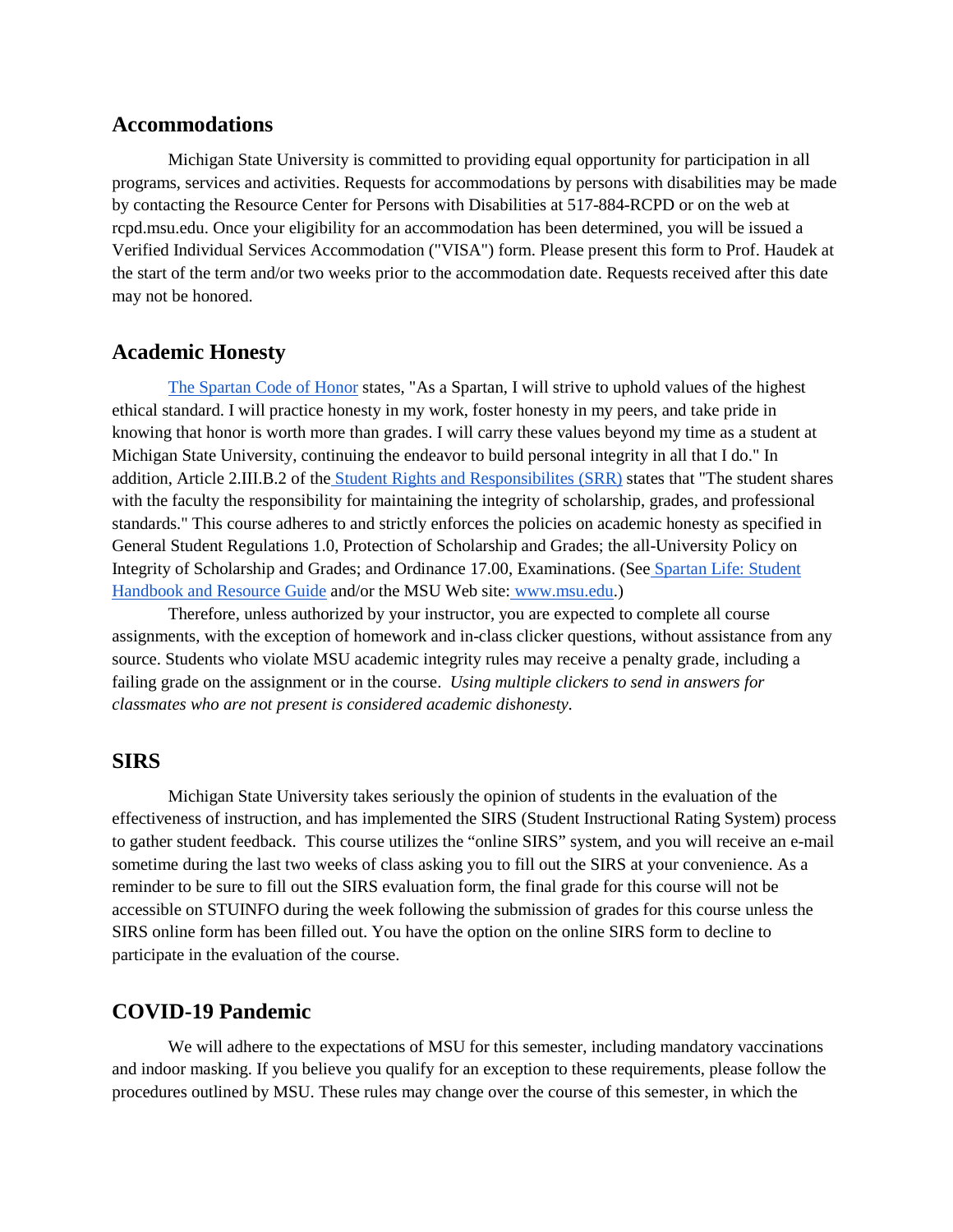expectations of our classroom will follow. We will encourage distancing in the classroom as much as possible. Please check here for information about MSU's policies regarding the COVID-19 pandemic: <https://msu.edu/together-we-will/>

If you feel sick or have been exposed to COVID-19, *please stay home*. If you have a confirmed case of COVID-19, *please isolate* and let your instructor know as soon as possible to discuss possible make up arrangements. **Remember that daily attendance is not required and the course includes multiple drops of all assignments.**

If the semester is disrupted by the COVID-19 pandemic (e.g. move to remote only instruction), the instructors will communicate with the class about changes to the course and new expectations as soon as possible. Adjustments to the course based on a disruption may include changing the type and/or weight of assignments, modification to the grading scale or adjusting the course schedule and topics. In such cases, a new course syllabus and/or schedule will be published for all students.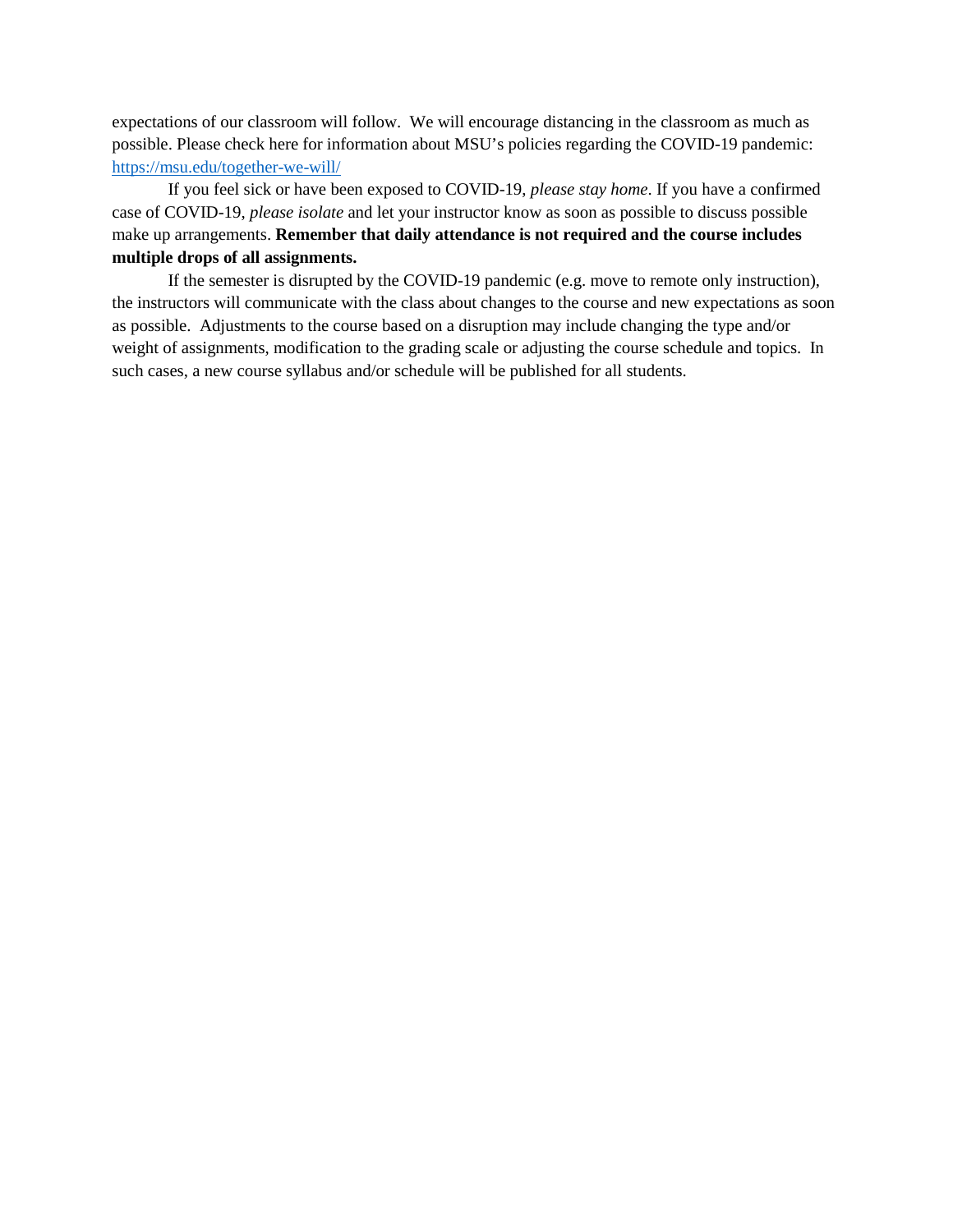# **Biochemistry and Molecular Biology COMMUNITY STANDARDS**

## Biochemistry and Molecular Biology (BMB) is committed to fostering the education of students and postdocs in a welcoming and supportive environment.

All members of the BMB community are expected to treat each other in a respectful, professional manner. We are all responsible for holding to those standards both on and off campus (e.g. at conferences, meetings or field work). In addition to following University policies, we ask all members of BMB to support and adhere to our community norms of respectful and responsible conduct.

| <b>EXPECTED</b><br><b>CONDUCT</b><br>BMB has established the<br>following standards of<br>conduct: | Act ethically and with integrity<br>Be fair and respectful to others<br>Be welcoming and inclusive of all people<br>$\bullet$<br>Manage, supervise, instruct and advise<br>responsibly<br>Protect, preserve and responsibly use<br>University resources and property<br>Promote physical and mental health & safety | Promote a culture of compliance with<br>$\bullet$<br>legal requirements<br>Preserve academic freedom<br>$\bullet$<br>Ethically conduct research, teaching and<br>$\bullet$<br>community engagement<br>Acknowledge conflicts of interest<br>$\bullet$<br>Carefully manage public, private and<br>٠<br>confidential information |
|----------------------------------------------------------------------------------------------------|---------------------------------------------------------------------------------------------------------------------------------------------------------------------------------------------------------------------------------------------------------------------------------------------------------------------|-------------------------------------------------------------------------------------------------------------------------------------------------------------------------------------------------------------------------------------------------------------------------------------------------------------------------------|
| <b>UNACCEPTABLE</b><br><b>BEHAVIOR</b>                                                             | Sexual harassment, sexual assault, stalking<br>and relationship violence<br>Bullying behavior                                                                                                                                                                                                                       | Scholastic dishonesty<br>$\bullet$<br>Unauthorized use, including misuse of,<br>$\bullet$<br>facilities, equipment or services                                                                                                                                                                                                |
| BMB will ask Michigan State<br>University authorities to take<br>action in case of:                | Discrimination<br>Retaliation<br>٠<br>Unethical research, including falsification<br>of data or information                                                                                                                                                                                                         | Theft, property damage or vandalism<br>٠<br>Violation of University rules<br>٠<br>Violation of local, state or federal laws<br>٠                                                                                                                                                                                              |

# **MSU SANCTIONS FOR UNACCEPTABLE BEHAVIOR**

Sanctions will be commensurate with the nature and severity of the offense. Consideration will be taken of persistence of violations and the impact of the offense on other people. Sanctions may include:

- Warning
- Probation
- Restitution
- Reassignment of work activities
- $\ddot{\phantom{a}}$ Paid or unpaid leave of absence
- Termination of employment

# **REPORTING MISCONDUCT AND MORE INFORMATION**

MSU's Office of Institutional Equity (OIE):

The OIE serves to uphold and advance our shared values through oversight and application of civil rights policies.

The Anti-Discrimination Response and Investigations team supports, responds to, and investigates reports related to discrimination and harassment based on race, ethnicity, color, national origin, sex, disability, religion, age, gender, gender identity, sexual identity, height, marital status, political persuasion, sexual orientation, veteran status, or weight.

The Relationship Violence and Sexual Misconduct Response and Investigations team supports, responds to, and investigates relationship violence and sexual misconduct, including dating violence, gender-based harassment, sexual assault, and stalking.

https://civilrights.msu.edu/response-and-investigations/index.html

The College of Natural Science Diversity, Equity and Inclusion website lists comprehensive resources relating to Relationship Violence and Sexual Misconduct, Discrimination, and Conflict Resolution.

https://natsci.msu.edu/diversity-equity-and-inclusion/reporting/

# **MICHIGAN STATE UNIVERSITY**